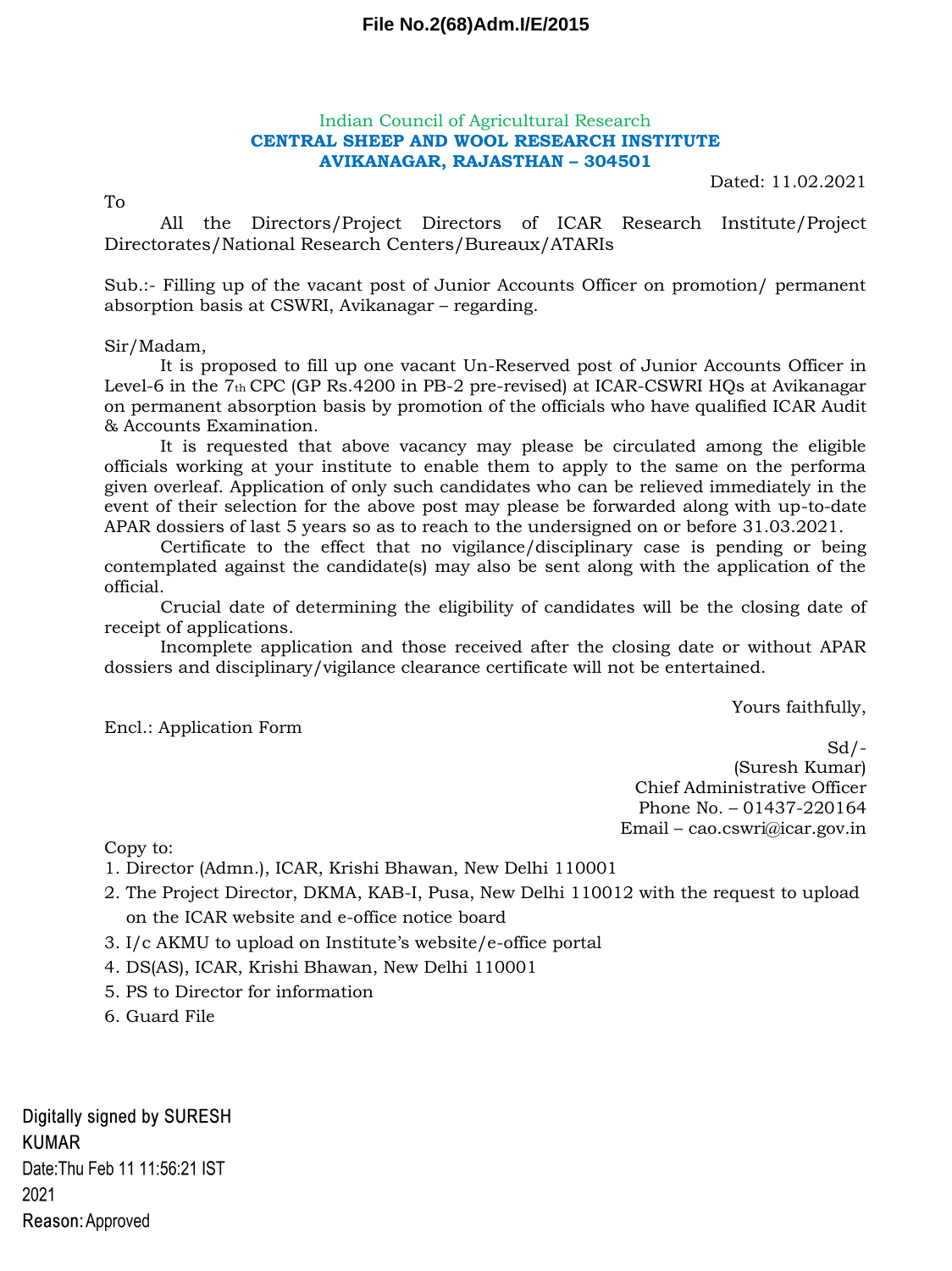# **Application form for the post of JAO(Level-6) on promotion/permanent absorption basis at CSWRI, Avikanagar.**

| 1. | Name of the candidate (In Block letters)                                                          |  |
|----|---------------------------------------------------------------------------------------------------|--|
| 2. | Name of the Institute where the candidate is working                                              |  |
| 3. | Postal address                                                                                    |  |
| 4. | Date of appointment & post held at present indicating                                             |  |
|    | whether on Temporary/Permanent basis                                                              |  |
| 5. | Date of Birth                                                                                     |  |
| 6. | Educational Qualification giving details of examination :                                         |  |
|    | passed as Matriculate and onwards                                                                 |  |
| 7. | Details of Technical/other qualifications, if any                                                 |  |
| 8. | Year in which ICAR Audit and Accounts Examination<br>qualified (copy of marksheet to be enclosed) |  |

- 9. Whether belongs to SC/ST/OBC, if so indicate the same:
- 10. E-mail ID/ Contact No. :

## 11. Service Details

| Name of the | Post held | Scale of pay | Period |  | Nature of |
|-------------|-----------|--------------|--------|--|-----------|
| Institute   |           |              |        |  | duties    |
|             |           |              |        |  | performed |
|             |           |              |        |  |           |
|             |           |              |        |  |           |
|             |           |              |        |  |           |

I do hereby declare and certify that all the information furnished above is correct and true to the best of my knowledge and belief. I understand and agree that in the event of any information being found false or incorrect/incomplete or